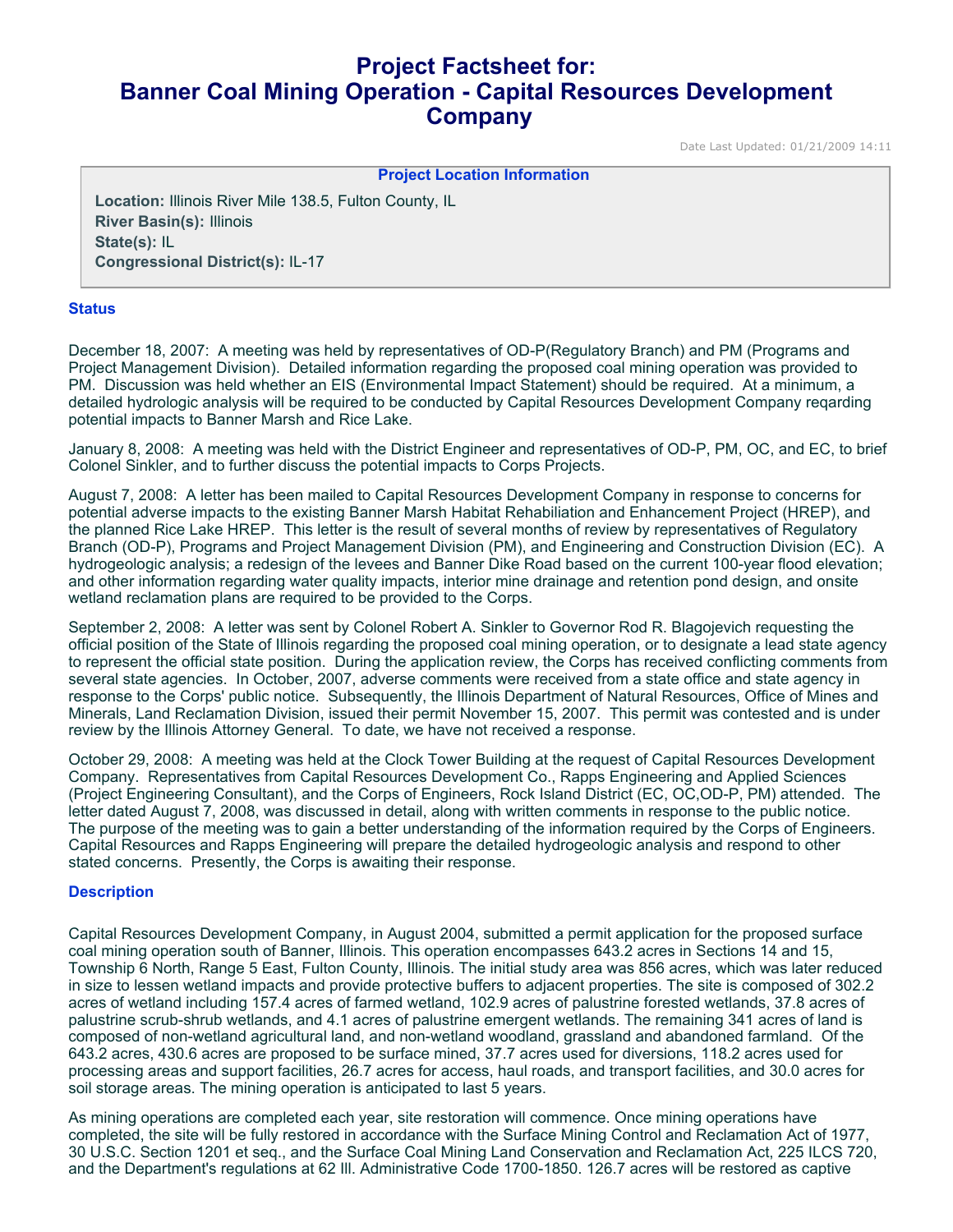wetlands (depressions that will hold shallow water on a longer-term basis. 96.1 acres will be Inundation wetlands which hold shallow water on a seasonal basis. 140.6 acres will be restored floodplain wetlands below elevation 450 feet (100-year floodplain elevation of the Illinois River). As a result, 363.4 acres will have the physical conditions necessary to support wetland environments. The restored environments will encompass 455.5 acres farmland (218 acres of farmed wetland+237.5 acres non-wetland farmland), 131.9 acres of woodland (108 acres of forested wetland+ 23.9 acres of non-wetland woodland), 37.5 acres of emergent wetland, and 18.3 acres of non-wetland grassland.

A Department of the Army Permit will be required under Section 404 of the Clean Water Act. In September 2007, a public notice was issued for comment. Comments were received from the U.S. Environmental Protection Agency, USDI Fish and Wildlife Service, Illinois Department of Natural Resources-Office of Realty and Environmental Planning, Office of the Lieutenant Governor-State of Illinois, Village of Banner, Sierra Club-Illinois Chapter and Heart of Illinois Group, Eagle Nature Foundation, and a number of residents in the Banner area, raising various concerns and objections.

Primary Environmental Issues:

1. Restoration of prime agricultural land, wetland, and other land uses. As of November 15, 2007, the Illinois Department of Natural Resources, Office of Mines and Minerals, Land Reclamation Division, issued Permit No. 355 for this project. This permit is compliant with the Surface Mining Control and Reclamation Act of 1977, 30 U.S.C. Section 1201 et seq. The pre-mining Prime Farmland acreage is 445.0 acres. The post-mining acreage will be 455.5 acres. The Corps permit review process of this project should not conflict with the IDNR's permit. However, recommendations have been made on the restoration plans, such as, preferred selection of vegetative species, and meeting certain performance criteria.

2. Threatened and Endangered Species. Protection and Enhancement Plans have been prepared and approved by the USDI Fish and Wildlife Service for decurrent false aster (Boltonia decurrens), and the Indiana bat (Myotis sodalis). Protection and Enhancement Plans have also been prepared for bald eagle (Haliaeetus leucocephalus), black-crowned night-heron (Nycticorax nycticorax), and wild turkey (Meleagris gallopavo). These plans would be included as part of the Department of the Army Permit, if issued.

3. Potential Impacts to Corps Habitat Rehabilitation and Enhancement Projects, Rice Lake and Banner Marsh.

a. Opponents to Mining Project: Chuck Norris, Geo-Hydro, Inc., Illinois Registered Geologist, prepared a report which describes the potentially adverse impacts of the coal mining operation on Rice Lake and Banner Marsh.

b. In the November 9, 2004, letter from the IDNR Office of Mines and Minerals, concerns were raised regarding Rice Lake and Banner Marsh. Capital Resources Development Company stated, as Banner Marsh is positioned to the northeast of the proposed permit area, the mine will have no direct effect on groundwater in Banner Marsh or recharging Banner Marsh. However, it is noted that Banner Marsh is on the fringe of the 1000-foot cone-of-influence assumed for the mining operation. Consequently, there may be slight temporary impacts as the result of groundwater moving towards the mine for a brief period. The two areas are somewhat geologically isolated from each other and Capital Resources believes that any affect will be negligible. Banner Marsh is physically separated from the proposed permit area by the Banner Dike Road levee system as well as the first levee within the IDNR-owned property. Capital Resources cites measures that will protect and/or enhance the Banner Marsh area. The proposed mining operation will maintain a minimum buffer zone of 300 feet from the Banner Marsh Fish and Wildlife Area at the closest point.

According to Capital Resources, the reclamation plan, upon completion of the coal mining operation, will create a corridor of wetlands and wildlife habitat. An 18-acre area of high-ground for wildlife viewing and dry refuge for local wildlife during periods of general-area flooding will be created.

The Rice Lake Fish and Wildlife Area is a minimum of 300 feet from the proposed permit boundary and a minimum of 470 feet from the nearest mining area. The Eagle Roost INAI site is a minimum of 900 feet from the proposed permit boundary and a minimum of 1370 feet from the nearest mining area. According to Capital Resources, both surface water and groundwater in these areas will be affected by the proposed mining operation, although in a generally non-detrimental fashion.

c. In response to the Corps public notice, the U.S. Environmental Protection Agency; Illinois Department of Natural Resources - Office of Realty and Environmental Planning; Office of Lieutenant Governor, State of Illinois; and others raised concerns regarding potential impacts to Banner Marsh and Rice Lake. In addition, representatives of PM-A, PM-M, EC-G, and EC-HH expressed various concerns regarding potential impacts to Banner Marsh and Rice Lake. These concerns were submitted to Capital Resources Development Company in our letter dated December 6, 2007. Capital Resources Development Company is required to respond to the public notice comments. At this time, it is not known what data that Capital Resources will be able to provide to support their conclusions made to the IDNR/OMM.

4. Wetland Mitigation. The Clean Water Act requires compensatory wetland mitigation be provided prior to or concurrent with the project impacting 302.2 acres of wetlands. The USDI Fish and Wildlife Service, U.S. Environmental Protection Agency, and the Illinois Department of Natural Resources, Office of Realty and Environmental Planning, cited, in response to the public notice, the lack of wetland mitigation other than the restoration plan. Based on